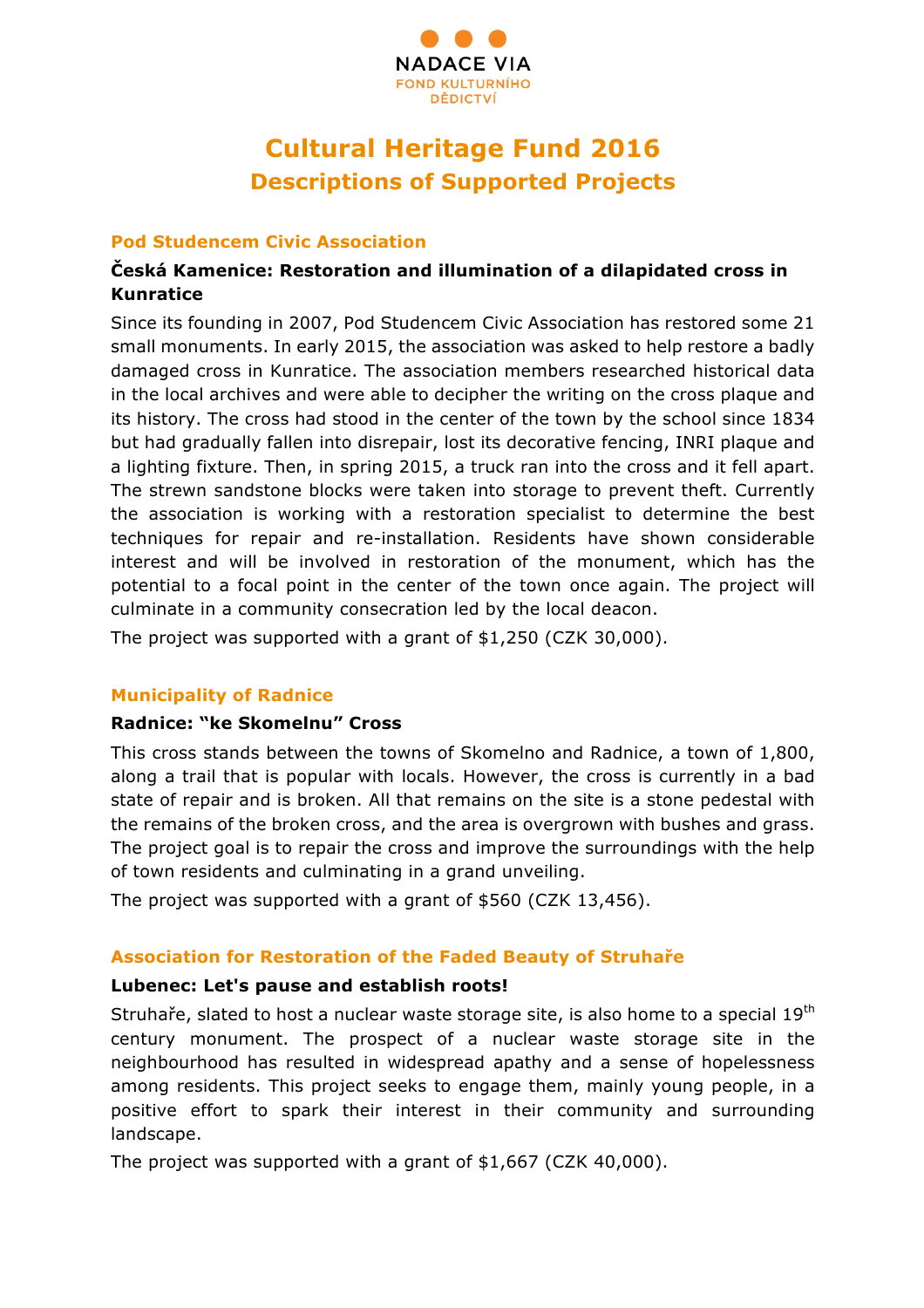

#### **For Preservation of the St. Giles Church Civic Association**

#### **Lubenec: Two cemetery gates**

This association has been working to preserve the St. Giles church since 2008. Its efforts have attracted volunteers and enthusiasts, encouraged people in the community to revitalize their own homes and brought new life to the community. This project continues that trend. It focuses on restoring pillars around the cemetery and installing gates. The material for the gates has been donated by the local vocational school.

The project was supported with a grant of \$1,627 (CZK 39,041).

#### **Roman Catholic Parish - Nepomuk Archdiocese**

## **Nepomuk: Hope for the Šlépěje Chapel**

The baroque chapel of Šlépěje was built in 1682 under the auspices of nobleman František Táborský of Hirschenfeld. It purportedly stands on the site where a stone was extracted from the creek that was later touched by St. Vojtech. Today, this stone lies in the floor of the chapel, which is in a state of disrepair. The project goal is to restore the chapel and involve the community through events like a summer photo competition, a collection of historical photos, an art contest and a parade for the grand unveiling.

The project was supported with a grant of \$1,667 (CZK 40,000).

## **A Place for Life civic association**

## **Nečín: Travels around Sedlčany with stories: Story no. 1: A cross in Lipiny**

This cross was found by chance by a farm owner during path expansion work. The association seeks to restore it and research and share its history with the broader community. News stories about the renovation and accompanying events will be published in the local newsletter and regional websites. The final project documentation will be part of a larger story also featuring another 9 restored monuments in the Sedlčany.

The project was supported with a grant of \$1,250 (CZK 30,000).

#### **Small Monuments of North Bohemia**

## **Žďár u Doks: Restoration of a cross in Žďár u Doks**

On the initiative of residents, this small town aims to restore and preserve this cross with a stone pedestal. This is one of only three monuments in the town's jurisdiction and it was badly damaged after WWII. Community members will be involved in the restoration project and subsequent care of the monument.

The project was supported with a grant of \$1,521 (CZK 36,507).

## **Green Hearts Civic Association**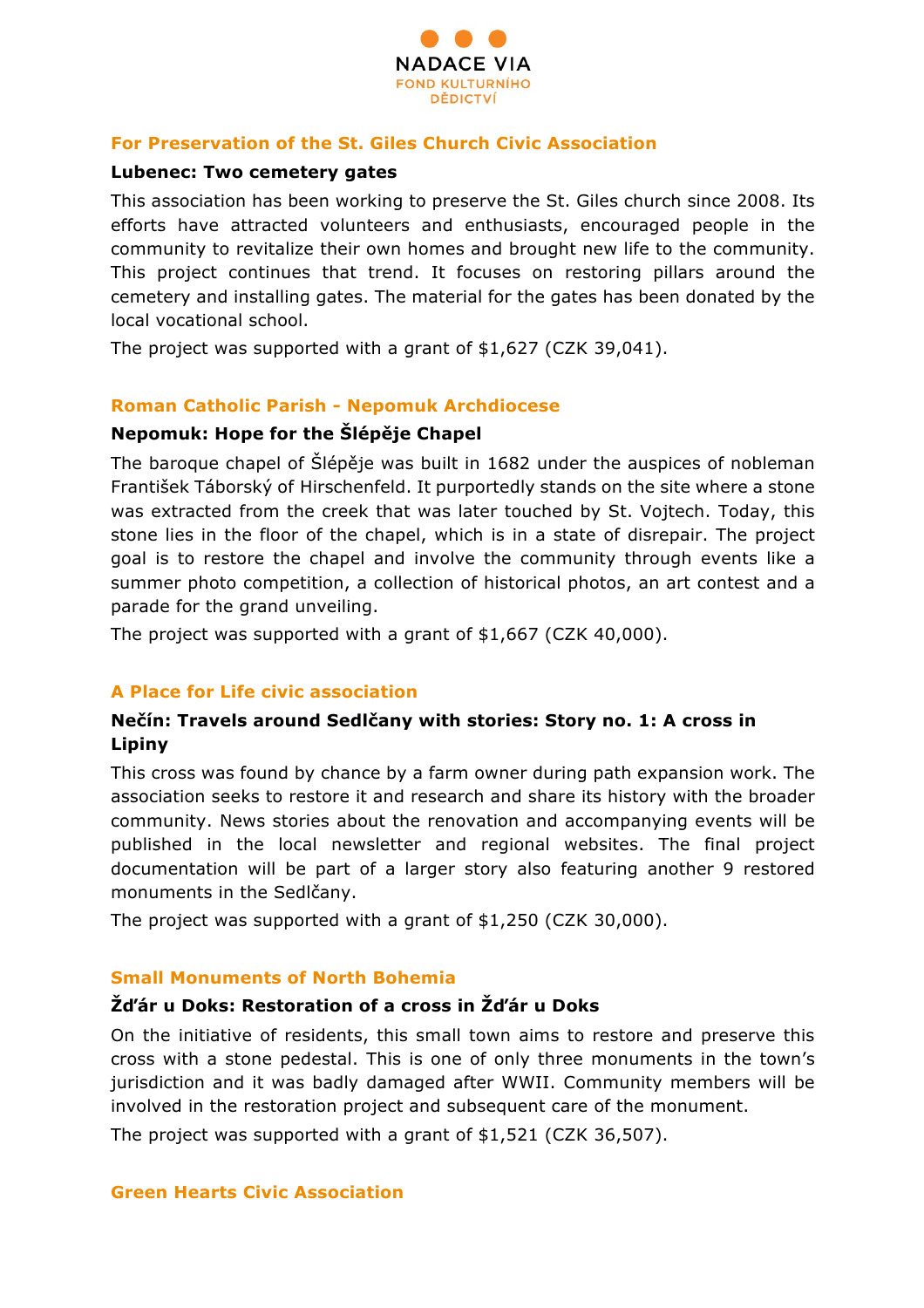

#### **Humpolec: Angels in hell will win**

This chapel supposedly stands on a site where several monks overpowered and fought back demons from hell. However, the forces of evil continue to try to make a comeback in the form of apathy, which is at the root of the chapel's poor condition. This association seeks to restore the chapel and consecrate it to the holy guardian angels and to engage community members in the project through an art contest. The winning artwork will be displayed in the chapel.

The project was supported with a grant of \$1,667 (CZK 40,000).

## **Písek Gate Local Action Group**

#### **Čížová: Wayside crosses in Krašovice renewed**

Historically, wayside crosses in this village were an important landmark facilitating navigation across the landscape. This is the only monument of its kind in the area. It was built around 1837 and is currently in very poor condition. During the project, the organization will try to gather as much historical data as possible about the cross and will present the data to the public during the grand re-opening. The organization hopes that the restoration project will spark a renewal of community gatherings at wayside crosses.

The project was supported with a grant of \$625 (CZK 15,000).

## **Live in Háje Civic Association**

## **Oldřichov v Hájích: Roofing and preservation of the Neuhäuser and Berger family tombs**

The Neuhäuser and Berger family tomb, founded in 1892, is the oldest in this cemetery and is a landmark. After WWII the tomb suffered considerable damage and eight years ago the copper roofing tiles were stolen. It is now in a hazardous state and may collapse. The association seeks to prevent further deterioration by fixing the roof and completing other necessary repairs. Most of the work will be done by association members, local volunteer firemen and other community members on a voluntary basis. The town will lend machinery and secure waste removal and materials such as wood.

The project was supported with a grant of \$1,667 (CZK 40,000).

# **Žlutice 2000 Association**

## **Žlutice: Reconstruction of the Neumann cross**

The Žlutice 2000 Association's mission is to gradually restore small sacral monuments in the town. This cross stands alongside the road to the cemetery between Žlutice and Verušice. Many people pass it on their way to the cemetery and to the village and it is also a popular hiking trail. Association members have already researched the cross' history in the local archives. With the help of other residents, they will improve the area around the cross in the spring and subsequently repair the cross. The project will culminate in a community unveiling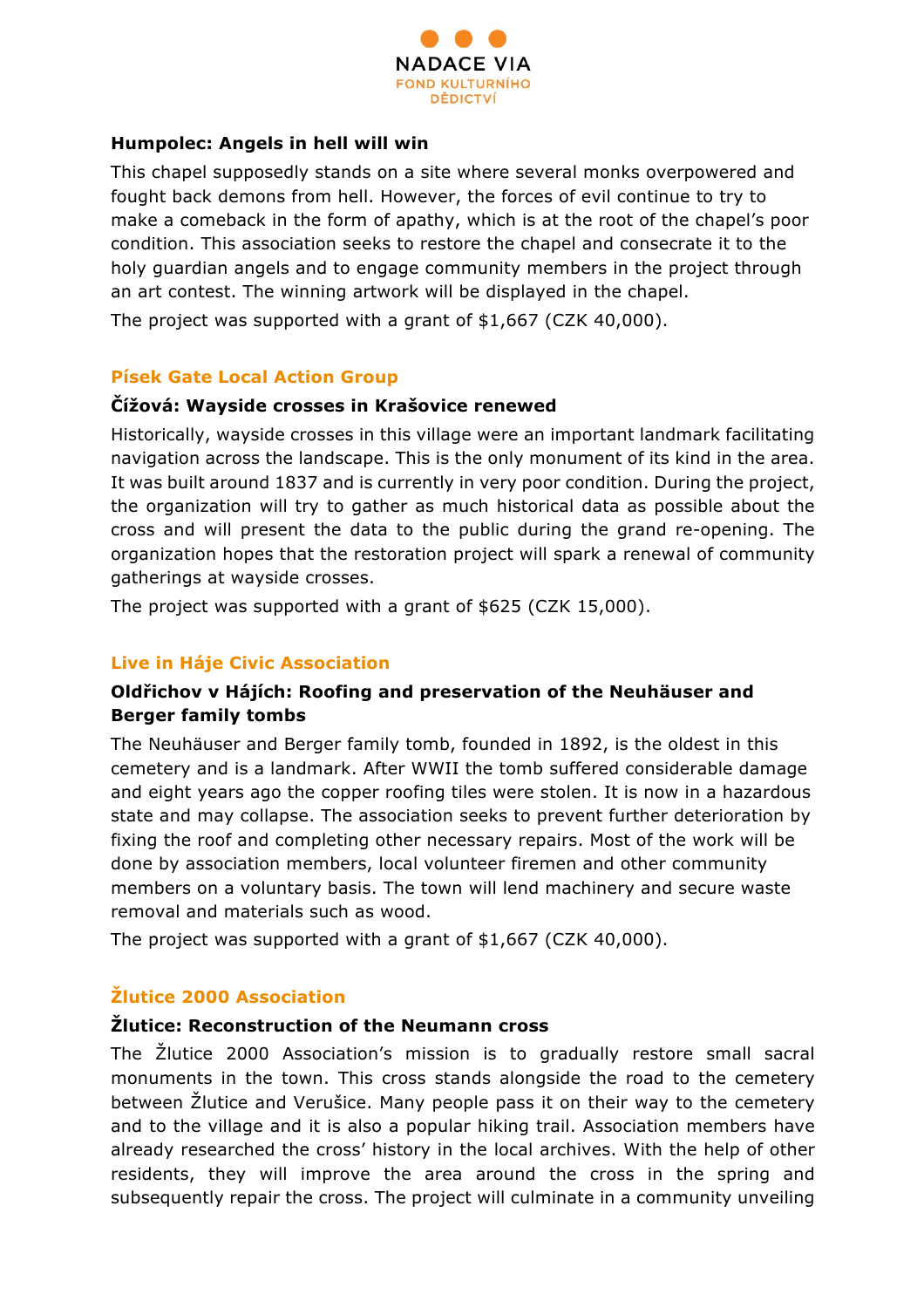

and, if the association's plans come to fruition, with the instigation of a new tradition: a new year's parade.

The project was supported with a grant of \$1,115 (CZK 26,760).

## **Friends of the Green Mulda Valley**

#### **Moldava: Reconstruction of wayside crosses in the extinct village of Oldříš**

Relocation of residents out of this border region in the post-war period to towns further inland spelt the extinction of numerous villages and also decreased awareness of local history and significance of local landmarks. Around the village of Moldava, small sacral monuments, or their ruins, are often the only remaining marker of a former village. By renovating wayside crosses in the extinct village of Oldříš, association members aim to remember this lost village and its inhabitants and highlight the historical significance of this site and its landscape and cultural heritage. The project is also intended to show support for growing business activity in the region, which include plans for a wind park, and to help unite the residents of Moldava.

The project was supported with a grant of \$1,665 (CZK 39,970).

## **Starokolín Beautification Society**

## **Starý Kolín: Revitalization of baroque chapels at the Church of St. Ondřej as part of rejuvenation of community history**

This project focuses on two baroque alcove chapels in the wall of the Church of St. Ondřej, which is located in the center of the town and is a dominant landmark visible far and wide. The society plans to renovate the chapels as the first step in a restoration effort encompassing the entire church complex, which is the town's oldest and most important monument. The project seeks to engage residents, strengthen their sense of connection to their community and encourage interest in local history.

The project was supported with a grant of \$1,667 (CZK 40,000).

## **Ctiboř Village Green Civic Association**

## **Častrov: Restoration of a stone milk storage facility in Ctiboř**

Ctiboř's history dates back to 1233 but its development was rudely interrupted by collectivization in the 1950s. By the 1990s, the Ctiboř community found itself in a bleak position, with an aging population, exodus of young people and almost no hope for revitalization. However, in the new millennium the trend turned as families with young children began moving in, which has been both a source of friction between long-standing residents and newcomers and a source of new energy for the community.

In the past, Ctiboř had several milk storage facilities that were used to chill freshly drawn milk and other food. Today, only two remain. Older residents still remember how they were used and the buildings comprise an aesthetically and historically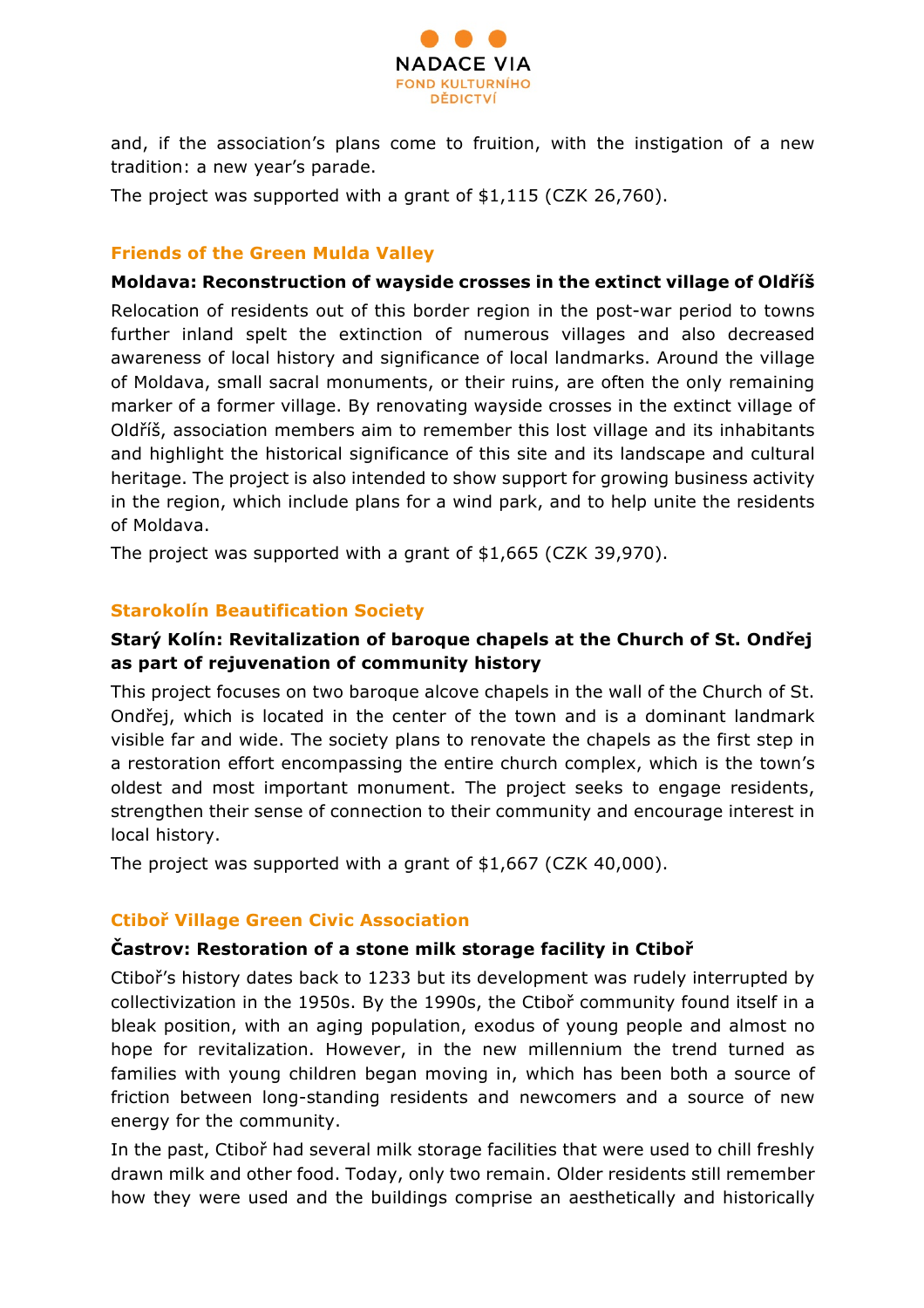

sight of interest in the town. Renovation of the old milk storage facility is an important project not just for the local community, but for the broad public as well as it will help raise awareness of local history and show respect to ancestors.

The project was supported with a grant of \$917 (CZK 22,000).

# **Český Les Beautification and Sports Society**

## **Česká Kubice: Renovation of a cross at Jindřichov Mountain**

Jindřichova Hora lies in the Český Les protected landscape area near the border of the Czech Republic and Germany. Located far from the district town, it was marked by the compulsory relocation of residents after WWII. This event had enduring consequences for the area but new residents, mostly Czech nationals who had lived in Volyn, Ukraine and came to the region after WWII, were able to establish roots and strong ties to the area that they have passed down to later generations. The symbolic desolation of the area is pervasive but it also has its positive aspects: the intense genius loci has been preserved and can be communicated to people outside of the immediate community.

The damaged cross that is the focus of this project symbolizes the unfortunate events that affected the former inhabitants and the eeriness of the era that preceded the influx of the Volyn Czechs. It is part of the local folklore. The project will include consecration of the cross and interpretative walks for residents and visitors.

The project was supported with a grant of \$1,324 (CZK 31,766).

# **Omnium, z. s.**

## **Broumov: Restoration of a sandstone cross in Božanov**

The Broumov region is part of the former Sudetenland and was administered by the Benedictine monks for centuries. After WWII, the deportation of German inhabitants, settling of the area with Czech nationals from Romania, Silesia and Poland and the rise of Communism, ties between residents and the region's history were completely disrupted.

The stone pillar featuring an 18th century cross made of Božanov sandstone stand in the upper part of the town and, along with the panoramic views of Koruna Mountain, it is a significant element of the local landscape character and cultural history. In the 1980s, the upper part of the cross with the statue of Christ was broken off during demolition work on an adjacent farm. The statue was taken to a local stone mason, where it has rested for some 30 years. This project to renovate the cross is part of an effort to preserve small sacral monuments that connect the region and its current residents with the rich, albeit gradually disappearing past.

The project was supported with a grant of \$1,667 (CZK 40,000).

## **Nezevli Just So Association**

**Beroun: Illumination Tower**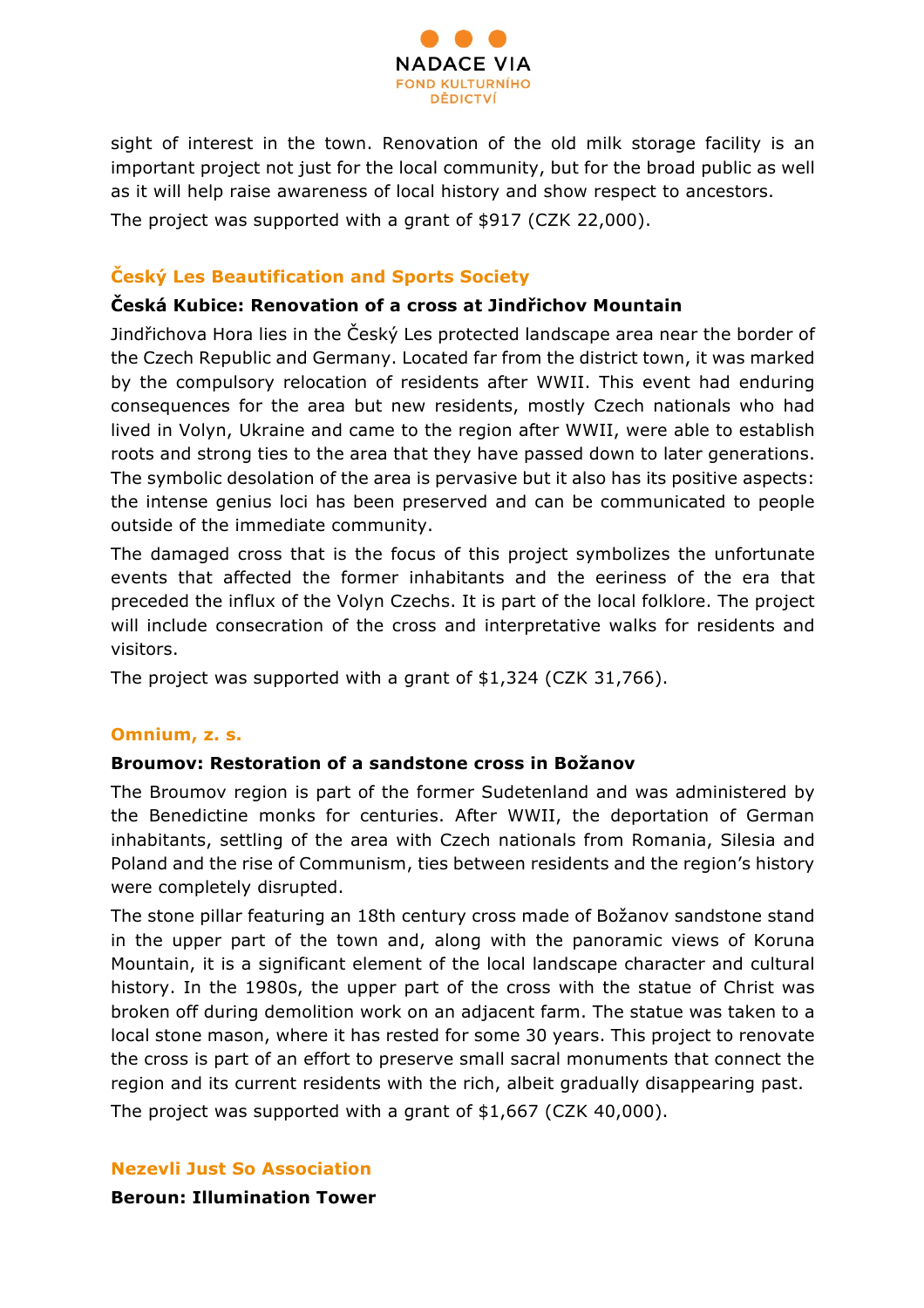

The history of the tower is directly connected to the Petzold quarry, which it illuminated. Limestone quarrying expanded in the Česky kras region after 1850 with industrial operations. Around 1925, the demand for limestone gravel was so great that night mining was initiated, which was the impetus for construction of this illumination tower. Mass electrification of quarries also took place during this area and thus a clock was added to the tower shortly thereafter. Mining continued until 1965.

Today, the former illumination tower is a unique industrial monument that has become a symbol of the region. Its unparalleled silhouette is a landmark in the landscape visible on the drive from Prague which signals to locals that they are getting close to home.

The project was supported with a grant of \$208 (CZK 5,000).

#### **Mlátek Association**

#### **Boskovice: Restoration of the "u Mazalů" stone cross in Mladkov**

At present, Mladkov has a number of residents who take a very individualistic approach to their lives, but fortunately, it is still home to a large group of people with strong ties to each other similarly to village communities. The Mlátek Association strives to strengthen residents' awareness of their shared life in the village community and support healthy neighbourly relations. The Association cares for local monuments, which, although seemingly insignificant structures, comprise an important symbol of active historical development and are thus fundamental elements of modern society.

This holds true for this project, which focuses on restoration of a stone cross that was purportedly built after a young man's skeleton was found. During the war, a tank damaged part of the cross during manoeuvres. The Mlátek Association hopes that the restoration effort will etch new chapters into the town's history for the next 100 years.

The project was supported with a grant of \$1,667 (CZK 40,000).

## **Podhorák Beautification Society**

#### **Dolní Novosedly: Commemorative crosses reawakened**

There are a total of eight commemorative crosses in the small town of Dolní Novosedly. The first part of the project consisted of mapping the history of the crosses through the eyes of local residents. The second part focuses on restoration of five of the crosses, which are owned by the municipality. Most were constructed in the 19th century. Some were originally markers along Stations of the Crosses, while others were commissioned by wealthy farmers. Through the project, the society members hope to offer residents an opportunity to learn about the town's history, work together and develop new ties to the community.

The project was supported with a grant of \$1,656 (CZK 39,750).